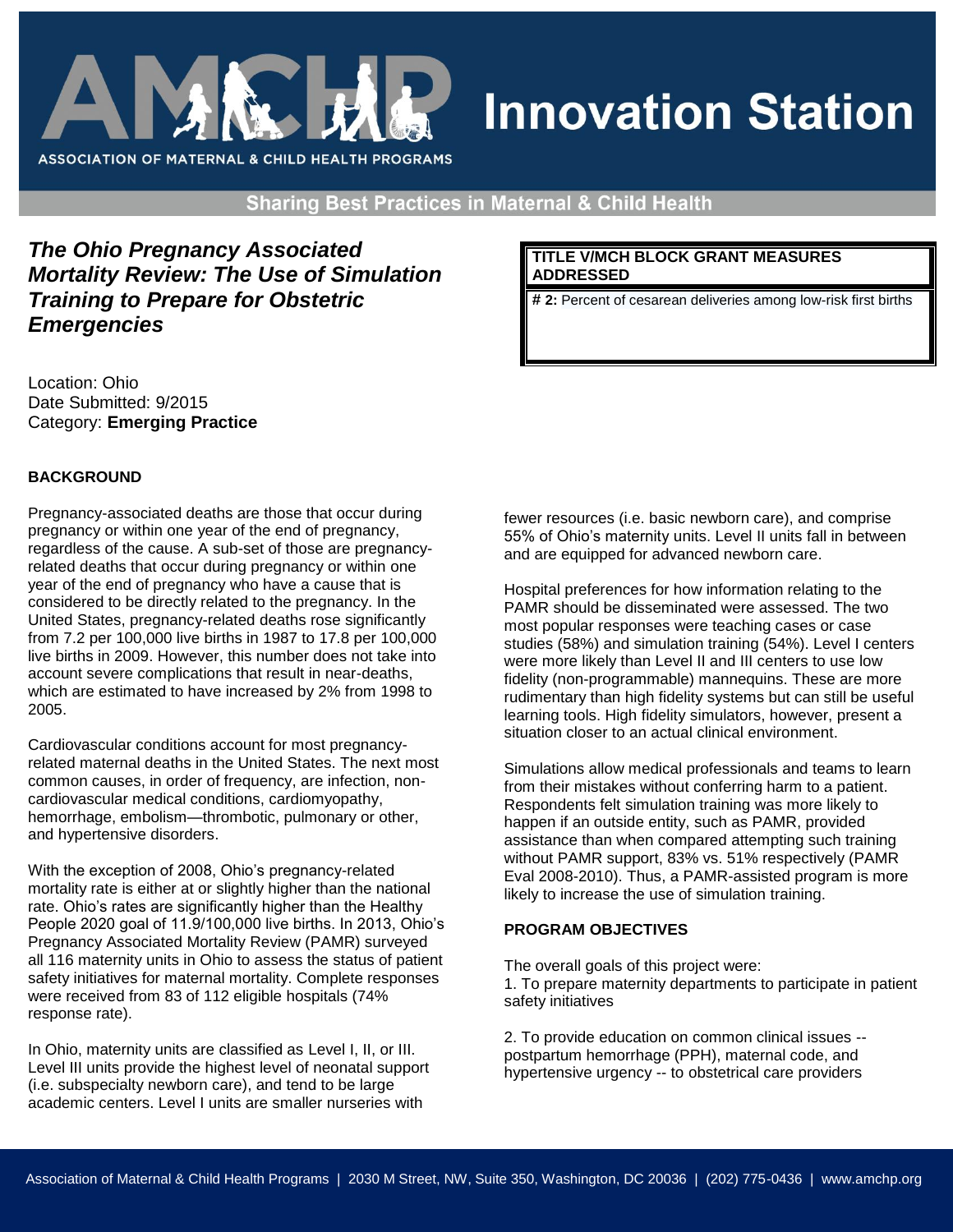3. To improve access to training programs for low-resource birthing centers.

#### **TARGET POPULATION SERVED**

Staff (medical and nursing) who:

- Attend deliveries in Ohio's birthing facilities
- Care for pregnant women
- Care for post-partum women

Emphasis: smaller (level I) birthing facilities who are thought to have the most limited resources

#### **PROGRAM ACTIVITIES**

Based on the results of the patient safety needs assessment survey, simulation training for Level I/II maternity units was identified as a need and three clinical scenarios were developed based on causes of death identified through mortality review: postpartum hemorrhage (PPH), cardiomyopathy, and pre-eclampsia/hypertensive urgency.

Simulation trainings occurred onsite at three pilot sites between Fall 2014 and Spring 2015. Participants included healthcare providers routinely involved with deliveries. Provider confidence and knowledge were assessed through a series of three tests disseminated to participants before, immediately following, and one month after the training. This training program is remarkable because it targeted lowresource birthing centers, bringing the supplies and personnel needed for simulation trainings directly to sites.

#### **PROGRAM OUTCOMES/EVALUATION DATA**

Maternal mortality is rare, so provider knowledge, experience, and confidence were used as proxies for program success. A pretest, posttest, and one-month followup test were administered to assess these measures. Each test was administered to 122 participants across the three pilot sites.

Core questions for each test included: • Basic information o e.g. What is your position at your institution? How many years of experience do you have?

• Questions to assess staff's knowledge of management of obstetric emergencies o e.g. Which of the following medications may be used to treat hypertensive urgency in pregnancy? Which of the following are indications to initiate a massive transfusion protocol?

The pre-test was administered just prior to the training. The post-test was administered immediately after the training. In addition to the core questions, the test began by asking what roles the provider played during the first, second, and third training session. The follow-up test was either mailed or

distributed electronically via Survey Monkey, one month post-training. The post-test and follow up test included three additional questions. These questions used a scale to indicate level of confidence in handling cases of post-partum hemorrhage, maternal code, and hypertensive urgency. The pre-test included only the core questions.

A total of 122 health care professionals representing nine Level I and five Level II hospitals participated in the training at three sites. Nurses comprised about 90% of participants. The most commonly reported hospital departments were labor and delivery and postpartum; other departments included OB education and nursery. Of those 89 (72.9%) participants who completed all three tests, average test scores increased. There were significant improvements in knowledge from both pre-test to post-test and pre-test to one-month follow-up (p <0.0001).

Overall, there was strong agreement that the training utilized effective teaching methods and realistic scenarios. Participants noted training impacts as a gain in valuable knowledge, risk assessment skills, and awareness to detect early stages of signs and symptoms. Since the pre and posttests were administered on the day of the training session, differences in scores could only be attributed to program. The one month follow up test was designed to evaluate retention of information and skills obtained at the training.

#### **PROGRAM COST**

We collaborated with The Ohio State University's Clinical Skills and Education Assessment Center (CSEAC) to conduct these patient simulation trainings. Pre-training preparation including development of three clinical scenarios with debriefing tools and supply lists cost about \$2400 in staff time. Two sites involved overnight expenses (hotel/meals). Five staff were present at each training (project administrator, physician facilitator, nurse facilitator, simulationist, and IT support). Cost was also incurred for van rental to all three sites. These costs plus staff time totaled \$7600 per site. The total cost of the project was \$25,200. The cost per participant was \$205.

# **CHALLENGES**

Logistics (delay between the second and third trainings):.

- The Simulation Center had a busy schedule which led to delays in setting the date for the third training.
- Difficulty in identification of the third site
	- o The first choice for the third site declined; simulation training was already in progress there, and it was felt by their administration that this program offered little benefit for them.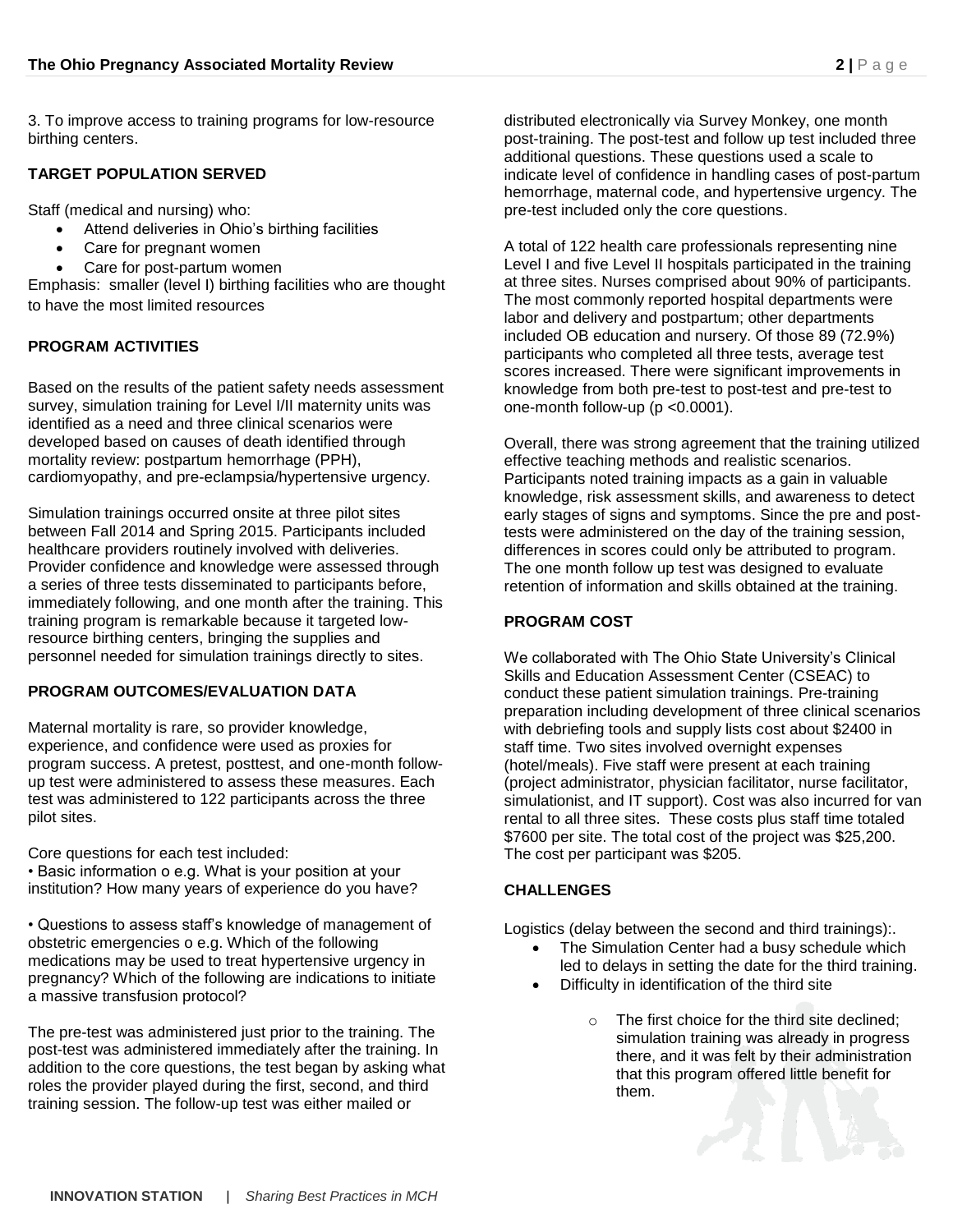o The second choice had ongoing renovations; delays in completion ensued and ultimately they could not comply with the timeline required for the project.

Evaluation:

- Test instrument not piloted
- Test completion errors
- Change in test instrument between trainings at Site 1 and Site 2
- Loss to follow-up from post-test to one-month followup test

#### **LESSONS LEARNED**

- Prior to the training the level of participants' clinical experience was unknown (one group consisted almost entirely of nurses who had less than one year of experience). The session could have been tailored to the level if known beforehand.
- It would have been beneficial to have conducted multi-disciplinary trainings. The majority of participants were nurses, it is difficult for physicians to adjust their clinical schedules to attend. Involving other team members such as anesthesiology would have been benefitcial. Moreover, the cost of providing credit for medical education was prohibitive.
- The evaluation instruments, such as the pre, post, and follow-up tests, were created for these pilot trainings. The evaluations tools were not validaded, nor were reasearched conducted on other tools used in similar settings. This was a weakness of the overall evaluation.
- The pilots occurred outside of the participants' clinical care units. The best simulations are done onsite with the people, facilities, and supplies where patient care occurs. This allowed team members to identify unit-specific issues and customize process changes.

# **FUTURE STEPS:**

"Train the Trainer" course

- Two day long sessions held October 12th and 19th, 2015 at The Ohio State University Wexner Medical Center's Clinical Skills Education and Assessment Center.
- Target: OB clinical nurse educators from Level I and II birthing centers across Ohio (Attendees: Total N=47).
- Goal: Attendees will learn how to independently deliver effective simulation training to their own obstetrics nursing staff in their own facility.

 Funding: Title V Maternal and Child Health Block Grant (MCHBG).

Training Components:

- Didactic sessions
	- o Team communication
	- o Curriculum development
	- o Skills building sessions included: how to use available resources in a low tech way, how to use the Bakri balloon for uterine atony, and how to make fake blood.
	- o Simulations: participants ran three clinical training scenarios—one as a participant, one as an observer/debriefer, and one as the . Raffle: Fourteen Mama Natalie—low technology simulators (\$800 value) were raffled off to participants
	- o Evaluation: Sequential surveys re practice implementation to be conducted over one year.

# **COLLABORATIONS**

This program involved collaboration between The Clinical Skills and Education Assessment Center (CSEAC) Simulation Center at The Ohio State University Wexner Medical Center, the Ohio Department of Health, and three pilot sites: St. Rita's Medical Center, Union Hospital, and Fairfield Medical Center.

#### **PEER REVIEW & REPLICATION**

This program was presented both locally and nationally:

- Council of State and Territorial Epidemiologists Conference 2014: Surveillance System Evaluation of PAMR (Poster)
- CityMatCH Conference 2014: Surveillance System Evaluation of PAMR (Oral)
- Association of Maternal Child Health Programs 2015: 1. Obstetric Simulation Project (Poster); 2. Ohio Action Learning Collaborative Activities / Simulation Project (Oral)
- American College of Obstetricians and Gynecologists Clinical and Scientific Meeting 2015: Obstetric Simulation Project (Poster)
- Every Mother Initiative Action Learning Collaborative Cohort II Kickoff: Ohio Action Learning Collaborative Activities/Simulation Project (Oral)
- Ohio Hospital Association Quality Summit 2015: Obstetric Simulation Project (Poster)

Although states have expressed interest in replication, this program was not been replicated at the time of submission.